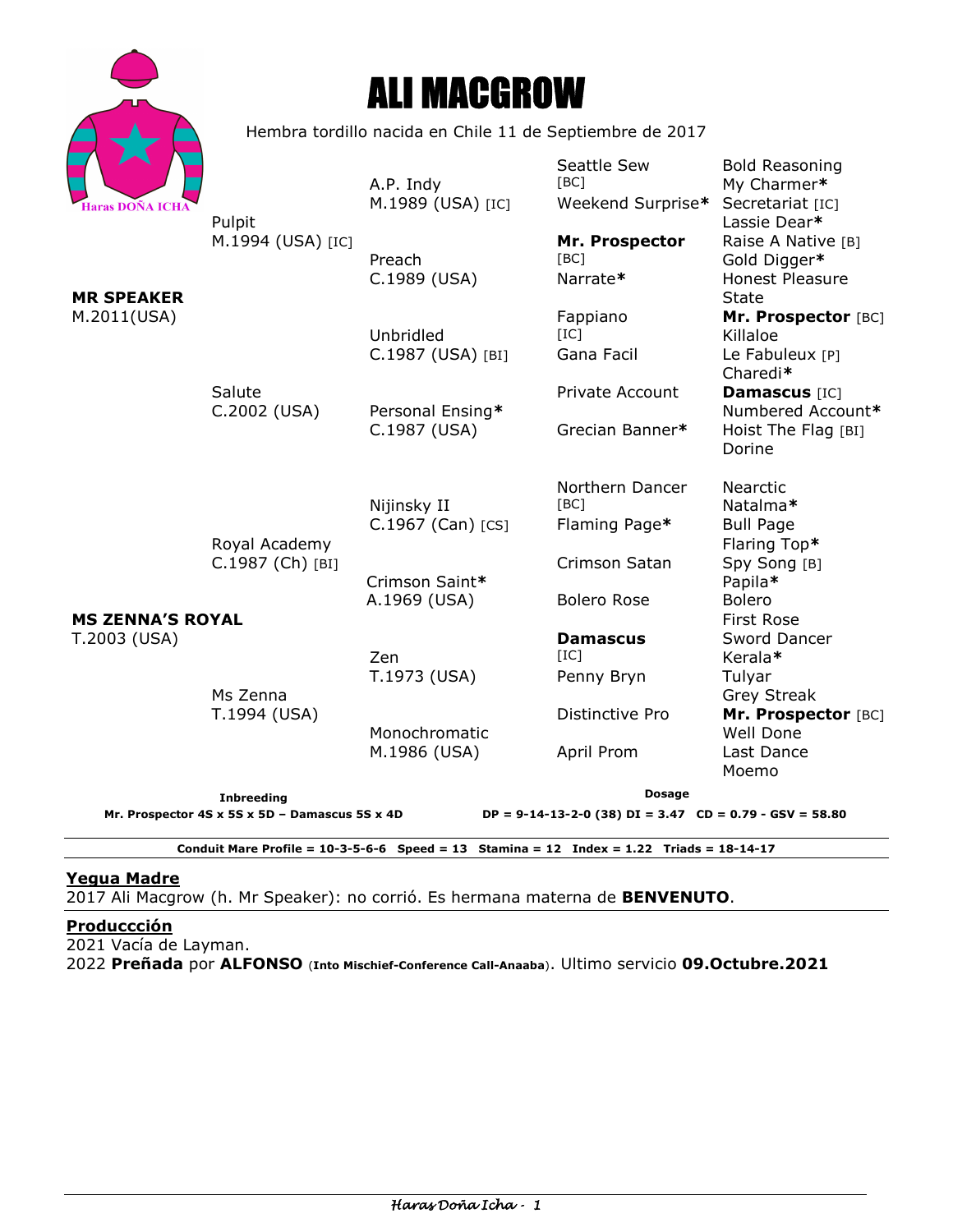### **LINEA PATERNA**

**MR SPEAKER** (**2011**). Ganó 6 cs. a los 2, 3 y 4 años en USA, incl. Belmont Derby Invitational S **(Gr.1)**, Commonwealth Cup S **(Gr.2)**, Coolmore Lexington S **(Gr.3)**, Dania Beach **(Gr.3)**; 2° Palm Beach **(Gr.3)**; 3° Knickerbocker **(Gr.3)**; 4° Sky Classic **(Gr.2)**. US\$ 1,247,544.

**MR SPEAKER**, es padre en USA y Puerto Rico de **SPEECH** (3 cs. en USA, incl. Central Bank Ashland S **-Gr.1**; 2ª Santa Anita Oaks**-Gr.2**, Santa Ysabel**-Gr.3**; 4ª Longines Kentucky Oaks**-Gr.1**. US\$ 438,240), **ELEGANCIA** (8 cs. en Puerto Rico, incl. cl Defensora S**-Gr.2**; 2ª cl. Acción De Gracias S**-Gr.1**; 4ª cls. Dia De La Raza S**-Gr.1**, Eduardo Cautino Insua S**-Gr.1**, Verset Jet S**-Gr.2**. US\$ 97,155), **Three Technique** (2 cs. a los 2 años en USA; 2ª Smarty Jones S**-L**; 4ª Rebel S**-Gr.2**. US\$ 207,250), **You Should Talk** (2 cs. a los 2 años en USA; 3ª El Joven S; 4ª Praire Gold Juvenile S. US\$ 44,194), **Mr Unusual** (ganador en USA; 2° Manitoba Derby**-L**. US\$ 27,140), **Wandy Express** (2 figs. a los 2 años en Puerto Rico, incl. 3ª Dia De La Raza S**-Gr.1**, unicas actuaciones US\$ 6,448), Henry The Cat (ganador en su de but a los 2 años; 4° Juvenile S en USA. US\$ 21,900), etc...

En Chile de **HOY DÍA** (3 cs. a los 3 y 4 años, incl. cls. Víctor Raby y Carlos Raby**-L**, Asoc. Periodistas y Técnicos Hípicos; 2ª cl. Carabineros de Chile; 3ª cl. Día Internacional de La Mujer; 4ª cl. Diario La Hípica), **MEDIO MUNDO**  (2 cs., incl. cls. Gran Premio Gonzalo Bofill De Caso**-Gr.2**, Federcio C. Prain; 2° cl. Poll De Potrillos**-Gr.1**, 3° cls. Cotejo De Potrillos**-Gr.3**, Preparación-Luis Cousiño**-Gr.3**), **DEKKERS** (9 cs., incl. cl. Propietarios F.S. Carreras De Concepción-CHC), **Dime Un Cosa** (5 cs.; 2ª cl. Calle Quillota), **Don Picho** (ganador; 2° cl. El Inonmbrable; 4° cl. Gustavo Rivera Baeza**-L**, Nicolás Canessa Montt), **La Bareloneta** (ganadora; 3ª cl. Nacional Milla Hembras), El Cambiazo (4° cl. Iniciación), Mr Kiss (5 cs.), Miss Homeyra (4 cs.), Filolao (2 cs.), Diego El Grande, El Negro Tomás, House Man, Miss Gala, Mr Parker, Mr Villano, Muy Tinkuda, Pan Con Teclas, Super Regalona, etc…

#### **LINEA MATERNA**

#### **1ª madre**

2003 **Ms Zenna's Royal** (h. Royal Academy): ganadora de 3 cs. en USA; 2ª Scottsdale Handicap. US\$ 87.015. Importada en 2009.

- 2009 Zen To Win (cast. Proud Citizen): 5 figs. en USA. US\$ 11,900.
- 2010 Laten Royal (h. Laten Heat): Importada en el vientre. No corrió. Reservada para la reproducción. Madre de:
	- 2013 Mockingjay (m. Layman): 11 cs.; 4° cls. Raúl Spoerer Carmona y Urrutia **(L)**, Pórfido.
	- 2014 Tutti Ladri (cast. Breathless Storm): 5 cs.
	- 2015 Safiye (h. Layman): 7 cs.
	- 2016 Arpevian (m. Stevie Wonderboy): 3 cs. a los 3 y 4 años.
	- 2017 Sorete (m. Cat Scan): 3 cs. a los 3 y 4 años.
	- 2018 Tanta Maestría (h. Ministr's Bid): ha disputado 2 cs.
	- 2019 El Flecha (m. Daddy Long Legs):
	- 2020 N.N. (h. Good Samaritan):
- 2011 **BENVENUTO** (m. Auguri): 18 cs., incl. cls. Francisco Astaburuaga Ariztía **(L)**, Isaac Fischmann Gelfensitein, Diario La Segunda, Héctor Moltedo Chichizola, Liberty, Cencerro, Yumbel, 2 veces, Carlos Rivera Avendaño, Carlos Aguiar, República Argentina, Gonzalo Larraín Gandarillas, Círculo Dueños F.S. De Carrera, Oakland, República Del Perú; 2º cls. La Bastille, Camilo Rufín Franzoy, Bell Boy, Año Nuevo, dos veces, Ciudad De Santiago, Ernani Parodi Madariaga, Gran Ducato, Mocito Guapo, Samuel Sánchez Vial, Ismael Rengifo Echeverría, Cocoa Beach, Carlos Aguiar, Mocito Libre, El Gomero, Lido Palace; 3º cls. Julio Prado Amor **(L)**, Fundación Mi Casa, Coronel Alberto Larraguibel, Asimet, Jorge Inda Guzmán (HCH), Gran Ducato, Comparación, a.ganador.cl, 3 veces, Trabajadores De La Hípica, Provita, Comité Olímpico De Chile, Jeremías, Gonzalo Larraín Gandarillas, Provita, Jaime García-Huidobrodo Dominguez; 4º cls. Wild Spirit, Memo, Puerto Madero, Pitucazo, Cocoa Beach, Carlos Rivera A. Trébol de Oro y Plata HCH.
- 2012 Super Royal (m. Sudan): 2 cs. a los 3 y 4 años.
- 2014 Dipinto Di Blu (m. Layman): 2 cs. a los 3 años; 4° cl. Orégano.
- 2016 Kuro (m. Shanghai Bobby): 8 cs.
- 2017 Ali Macgrow (h. Mr Speaker): **ver arriba**.
- 2018 La Potra (h. Strong Mandate): reservada para la reproducción.
- 2019 N.N. (h. Exaggerator): murió, 2019.
- 2020 N.N. (h. Exaggerator):
- 2021 N.N. (h. Exaggerator):

#### **2ª madre**

94 **MS ZENNA** (h. Zen): ganadora de 7 cs. en USA, incl. Showtime Deb Stakes, Josette Stakes; 2ª Illinois Silent Beauty Stakes, Lawdy Miss Clawdy Stakes, Colfax Maid Stakes, Governor's Lady handicap; 3ª Wind City Stakes, Violet Stakes. US\$ 302.397. Es propia hermana de **ZENNAMATIC**. Madre de: